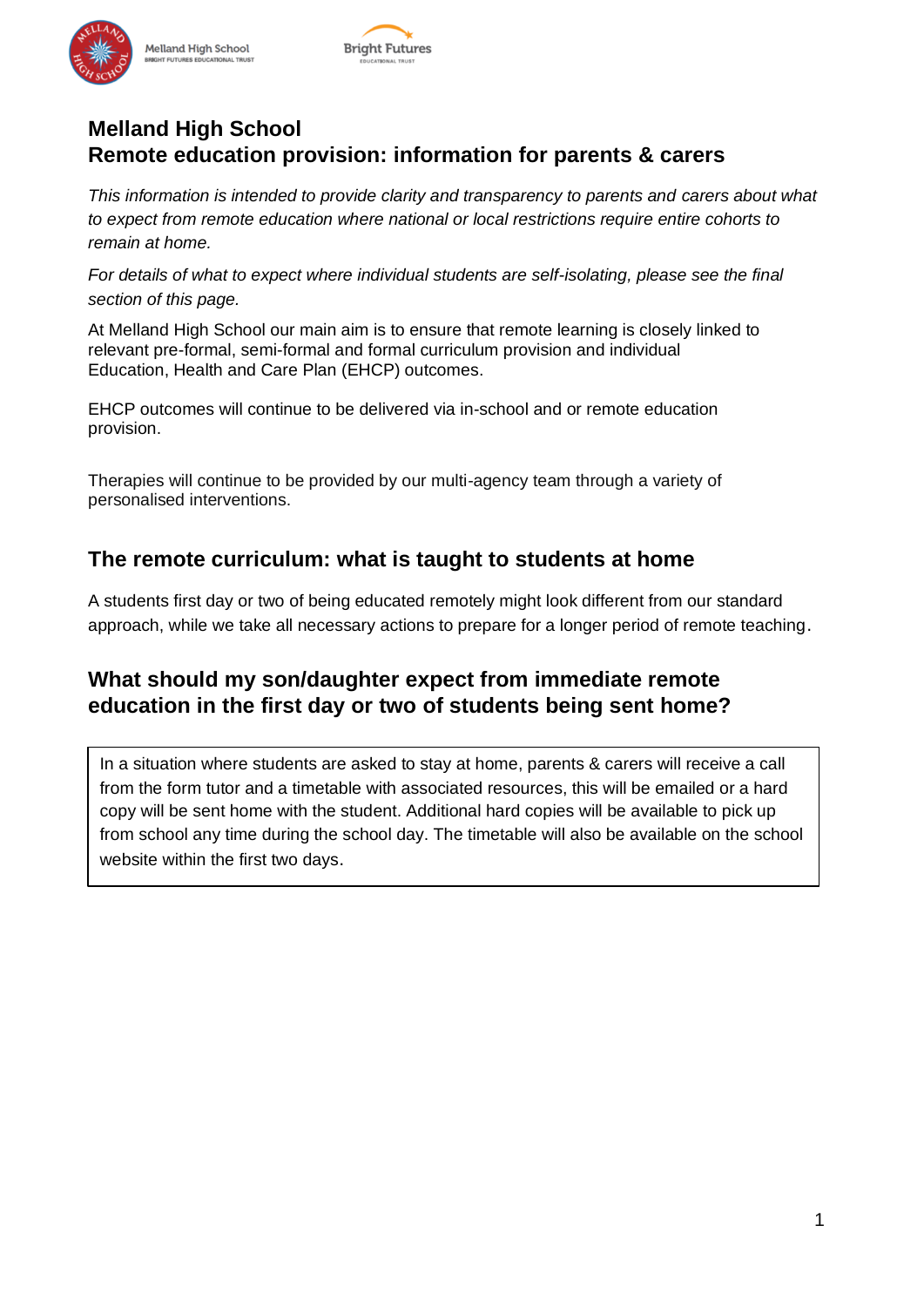



## **Following the first few days of remote education, will my son/daughter be taught broadly the same curriculum as they would if they were in school?**

We teach the same curriculum remotely as we do in school where appropriate. Students will follow the usual timetable each day with activities set following the curriculum where possible.

However, we have needed to make some adaptations in some subjects, for example, ICT & computing lessons may be dependent on applications only available in school so lessons covering aspects of eSafety may be more appropriate.

Where appropriate students will be provided with a sensory pack and resources to support the activities on their timetable.

All remote education resources are available on the school website: <http://www.melland.manchester.sch.uk/remote-education/>

[http://www.melland.manchester.sch.uk/lessons-and-activities-for-learner-groups-](http://www.melland.manchester.sch.uk/lessons-and-activities-for-learner-groups-2020-21/) $202221$ 

# **Remote teaching and study time each day**

#### **How long can I expect work set by the school to take my son/daughter each day?**

We expect that remote education (including remote teaching, supported & independent work and mental and physical well-being activities) will take students broadly the following number of hours each day:

| Key Stage 3                                                                                   | Up to 4 hours a day. Including mental and<br>physical well-being activities. |
|-----------------------------------------------------------------------------------------------|------------------------------------------------------------------------------|
| Key Stage 4                                                                                   | Up to 4 hours a day. Including mental and<br>physical well-being activities  |
| Key Stage 5                                                                                   | Up to 4 hours a day. Including mental and<br>physical well-being activities  |
| Each students' individual needs will be evaluated and they will be allocated appropriate work |                                                                              |

for each day. This will be discussed with parents and carers during welfare calls.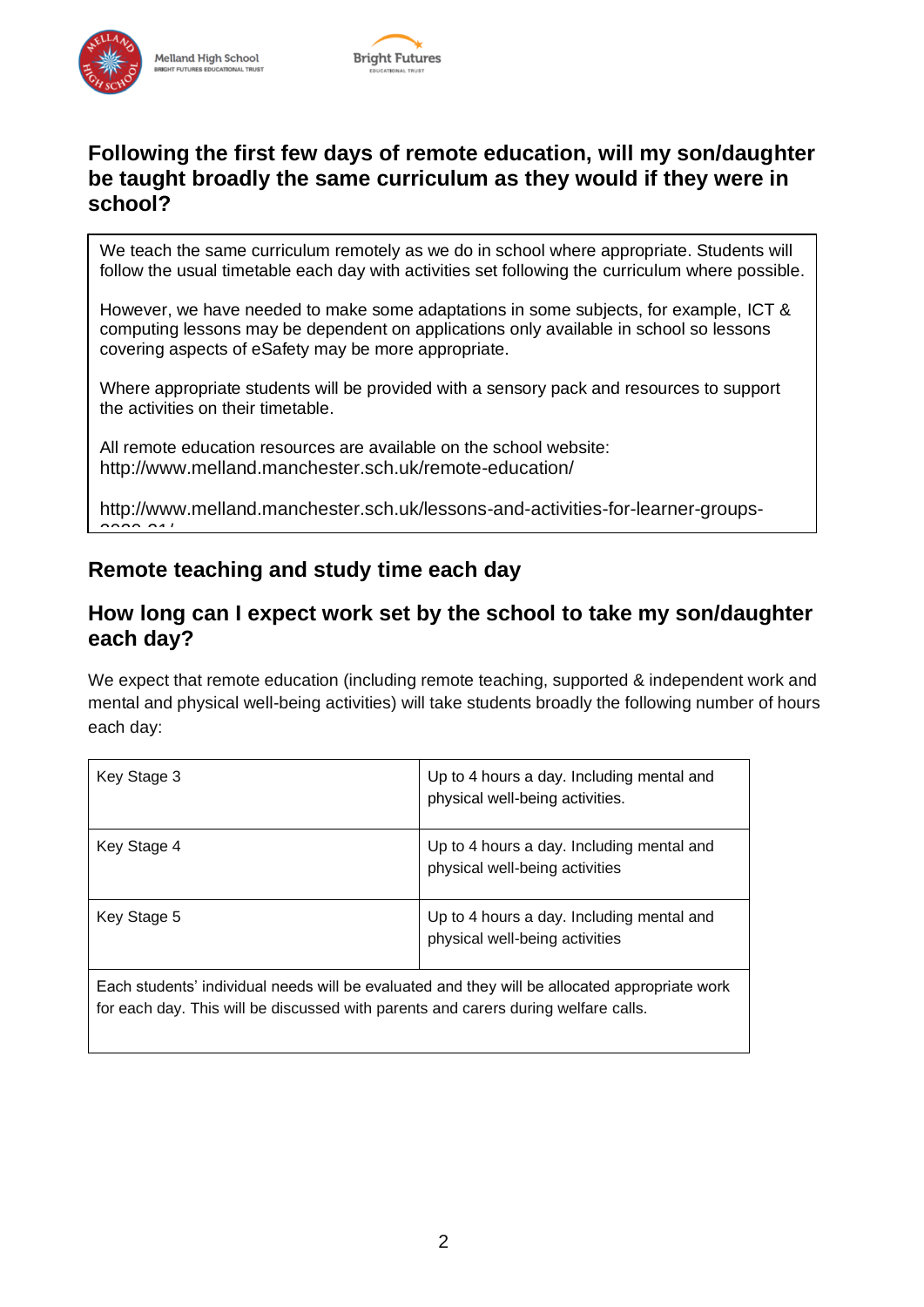

# **Accessing remote education**

## **How will my son/daughter access any online remote education you are providing?**

*Each teaching group will be accessing different formats dependent on the curriculum pathway they are following:*

Following a detailed audit of student devices where appropriate all students should have access to a laptop or tablet.

Class Dojo codes will be sent to parents & carers of students accessing the formal curriculum who require access in order to engage with activities. Some will keep communication via emails and school website.

Office 365 login's will be provided for groups who have been learning features in ICT & computing lessons and working towards E1 in ICT functional skills.

Microsoft Teams access and support will be available for  $6<sup>th</sup>$  form students accessing E1 Functional Skills in ICT.

Evidence for Learning app details sent to semi-formal learners.

Via parent/carer email address.

## **If my son/daughter does not have digital or online access at home, how will you support them to access remote education?**

We recognise that some students may not have suitable online access at home. We take the following approaches to support those students to access remote education: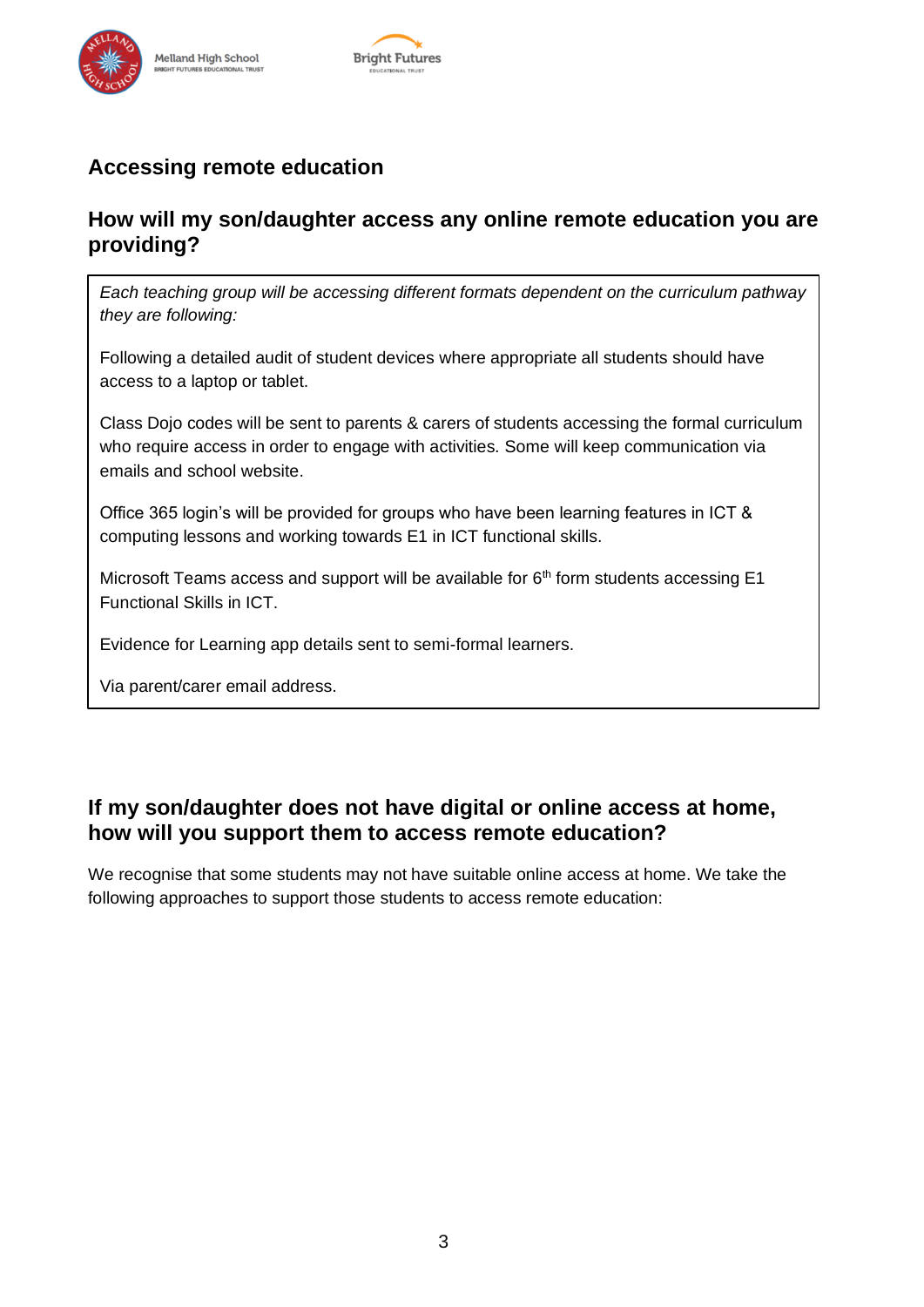



- Form tutors have completed a 'Remote Learning Audit' with all families in order to identify where households need support in accessing the internet and a device depending on individual needs and how they will access learning.
- Households that have been identified as needing a device will be issued a laptop or tablet on loan by school for the specified time. Households that have been identified as needing support with connectivity and internet access will be issued a 4G router.
- Printed materials will be available from school on request or posted out at the earliest opportunity.
- Sensory packs will be sent home with students or delivered home by staff.
- If you do not have access to a device in order to access learning please make tutors aware at the earliest opportunity or call school on 0161-223-9915 or email admin@mhs.bfet.uk
- We are continuously refreshing our devices in order to accommodate all students who require support.

## **How will my son/daughter be taught remotely?**

We use a combination of the following approaches to teach students remotely:

Some examples of remote teaching approaches:

- Microsoft Teams: assignments will be set for  $6<sup>th</sup>$  Form students accessing E1 Functional Skills ICT.
- Class Dojo: videos from teachers explaining activities with resources available for some formal learners.
- Sensory resources available for all students accessing our pre-formal & semi-formal curriculum.
- Recorded teaching: some teachers may link to videos in the learning packs provided on the school website.
- Timetables with associated resources and learner packs are emailed to families and printed paper packs are available on request produced by teachers and are also available on the school website (e.g. workbooks, worksheets)
- Commercially available websites supporting the teaching of specific subjects or areas, including video clips or sequences.
- Useful teacher produced resources, videos, PowerPoints, symbols and photos available in the Remote Education button on the website.
- Signposting parents & carers to useful educational website links.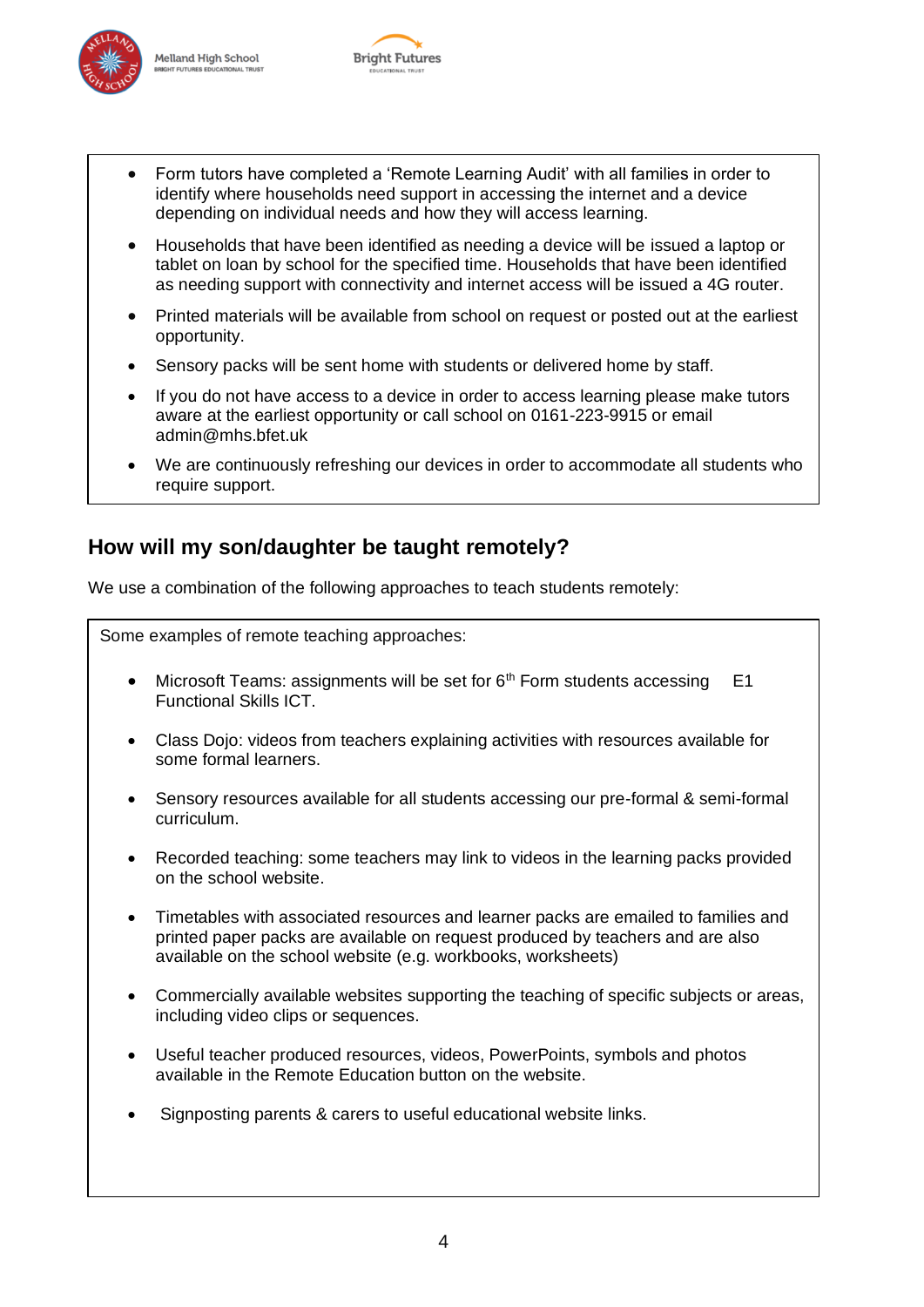

# **Engagement and feedback**

## **What are your expectations for my son/daughter's engagement and the support that we as parents and carers should provide at home?**

- We expect students to engage in activities set each day via their timetable where possible. Expected levels of engagement will be agreed between the tutor and the parents & carers following welfare calls and remote learning audit.
- Remote learning packs and timetables are designed to help set routines that are as familiar to students as possible. Parent and carers will be encouraged to capture engagement by emailing a photograph/the schoolwork or this maybe evidenced in a conversation with the form tutor during welfare calls.
- Feedback will be shared via email/phone call or on the platform the learner group is accessing e.g. Microsoft Teams & Class Dojo.
- Engagement will be recorded as agreed with the tutor and the parent/carer.
- Education, Health & Care Plan outcomes and Learning intentions will be shared with parents and carers and feedback on outcomes will be asked for during welfare calls and EHCP Reviews.

We understand the pressures and difficulties parents and carers face every day under these very difficult circumstances.

## **How will you check whether my son/daughter is engaging with their work and how will I be informed if there are concerns?**

- Students engagement will be tracked each day for each session via email from parents & carers. A welfare call will be made each week to discuss engagement and appropriate support in place where necessary
- Teachers will check engagement via email/phone call or on the platform the learner group is accessing e.g. Microsoft Teams & Class Dojo.
- If engagement is a concern, this will be discussed with you during weekly welfare calls and highlighted to middle leaders and senior staff if needed. Each case is assessed individually and we will discuss the extra support that will be offered to households.

# **How will you assess my son/daughter's work and progress?**

Feedback can take many forms and may not always mean extensive written comments for individual students. For example, whole-class feedback or quizzes marked automatically via digital platforms are also valid and effective methods, amongst many others. Our approach to feeding back on student work is as follows: